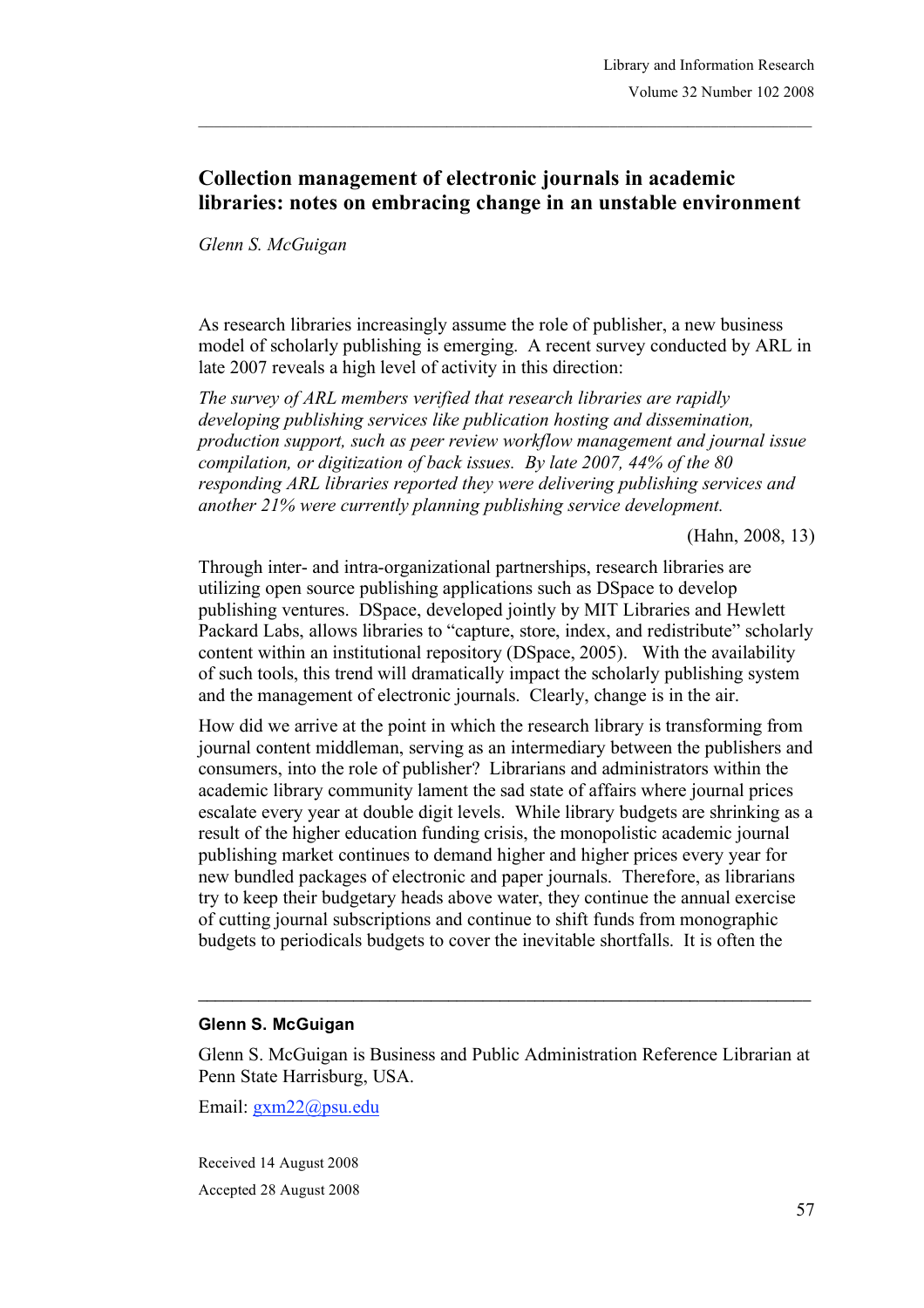journals of smaller publishers and scholarly societies that are cut, since those large bundled titles often cannot be cut without violating a license agreement. Considering these points, this development, as a reaction to the current scholarly publishing environment, may serve as a new, viable paradigm. At the very least, this undertaking may impel large scholarly publishers to rethink their current business model. The development of publishing initiatives within academic libraries is a sign of the development of necessary strategies to address the scholarly publishing crisis.

Library collection management exists in an unprecedented environment of change. A ground-breaking article, published almost a decade ago, provides a framework to discuss the internal and external factors impacting scholarly publishing. First published as an Association of Research Libraries (ARL) report in 1999 and later as a journal article in the January 2000 edition of *Library Resources and Technical Services (LRTS*), "The Changing Nature of Collection Management in Research Libraries" by Branin, Groen, and Thorin is a must-read for all academic and special librarians. This work provides a history of collection management over time and addresses the following points: information overload (including the rapid growth of research library collections through the 20th century); the shift from traditional "collection development" or acquisitions to "collection management" (as an integrated activity encompassing "policy, planning, analysis, and cooperative activities"); the failure from the 1950's to the 1980's of cooperative collection development; fiscal constraint (as in the reduced budgets of many academic libraries in the 1980s); and the development of digital information systems. The key concept within this environment is change:

*The new procedures that made sense for managing collections only thirty years ago have been turned topsy-turvy by changes in higher education and publishing, by the emergence of the new digital information system, and by a weak library economy*.

(Branin et al., 2000, 30).

This quote relates the importance of various forces impacting us within academic libraries, such as reduced budgets, enhanced technology, and consolidation of the publishing industry. The current period has been referred to as "a new and uncharted environment" by the authors, and this clearly is the case, considering that there is no equivalent to the radical changes that we are currently experiencing.

The transition to electronic delivery influences how academic libraries fulfill their mission of delivering scholarly resources and services to their constituents. In a chapter entitled "Business Libraries: Changing Collections, Services and Roles" by McGinn, published in the *The Basic Business Library: Core Resources* edited by Karp, the author points out the specific changes that impact resources in academic libraries. While addressing specifically collections in business (or special) libraries, the major points that McGinn discusses could apply to all academic library collections and include the following: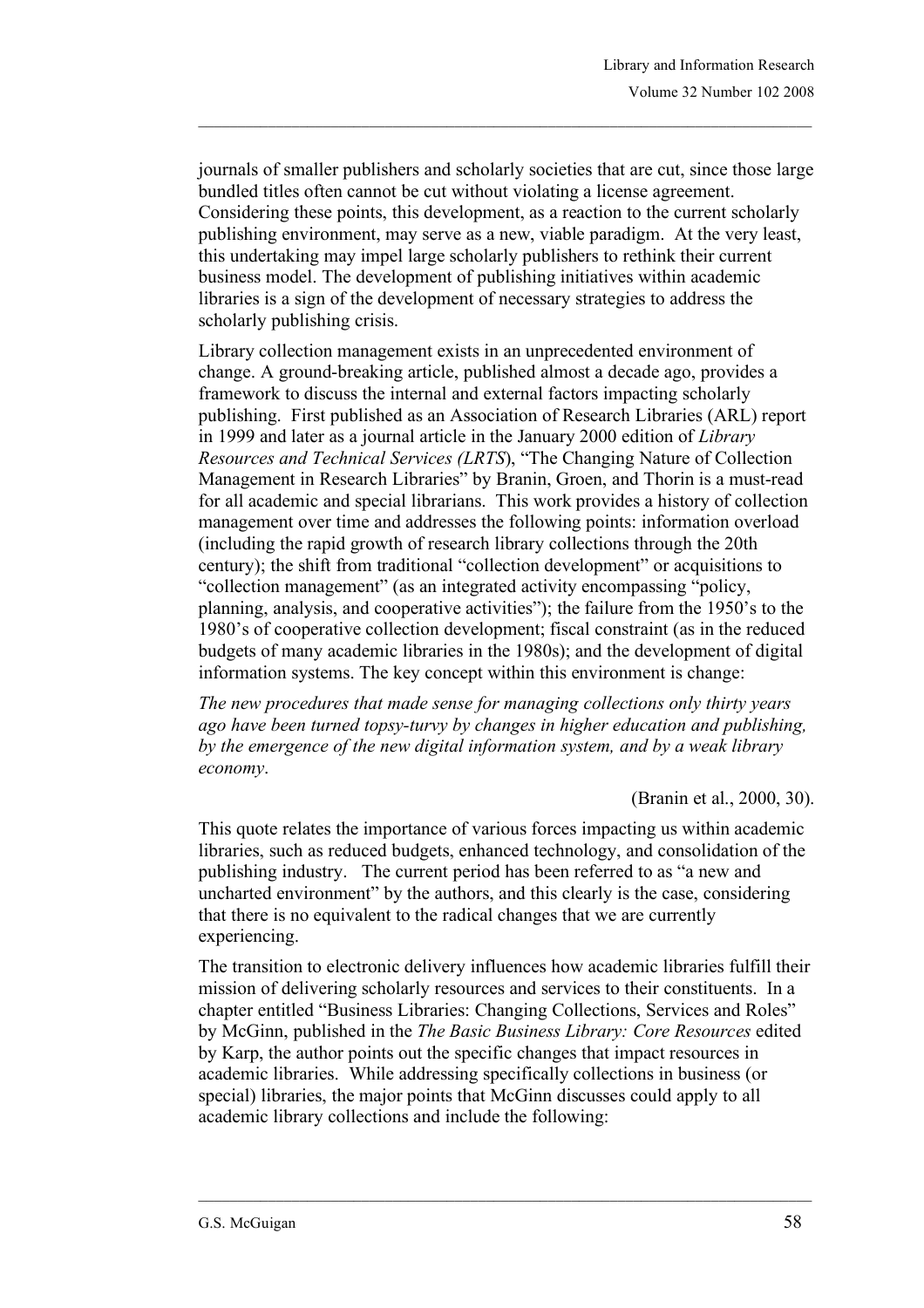- Reengineering of business libraries: Topics include outsourcing, changes in priorities and services, especially relating to electronic or online information.
- Changes in the information seeking behavior of users: While patrons are increasing using off-site access and engaging in the manipulation of electronic information, she contends that there still exists the necessity of mediated searching, and continuing purchase of necessary print resources.
- Changes in the format of business information: There is movement towards full digital libraries. However libraries face the dichotomy between proprietary databases and the abundance of free business information Web sites.
- Changes in collection development strategies and collection access: New cataloging and classification systems are in development, in which there is a merger between catalogs and indexes, full text databases, and document delivery options. Also there is the transformation of library space from "physical" to "virtual"; industry portals; and the use of intranets (corporate).

McGinn then sums up the changes and their effects upon the mission of academic business libraries:

*The ability to deliver business information in an efficient, reliable, customized, and user-friendly manner has always been a goal of business libraries; the changes brought about by twenty-first century technology have made this goal more attainable, at the same time as the array of choices has become more complex.*

(McGinn, 2002, 122).

Also the chapter "Acquisitions and Collection Development in Business Libraries" by Stephen S. Crandall and Toni P. Olshan in the same work, *The Basic Business Library: Core Resources* edited by Karp (2002), offers significant insight into the state of academic collection management, while also focusing on business resources. The authors address four main points regarding the operating environment:

- The Web has altered the process of acquisitions and collection development.
- The trend of delivering access to electronic resources impacts the relationship between libraries and publishers.
- Creation of library consortia has been a response to these changes so libraries can insure more favorable pricing than they could on their own.
- New questions that have never existed before are now being asked: Which consortium with which contract offers the best price? Will contract provide for stable, long-term access to a product, being considered, or does the library lose all access when the subscription ends?

A noteworthy point in this discussion is that while collections are changing as a result of the electronic revolution, and the roles of librarians are changing in how they do their jobs, the institutions of academic libraries are still based on the same notions as before, and the relationships with publishers have not changed to